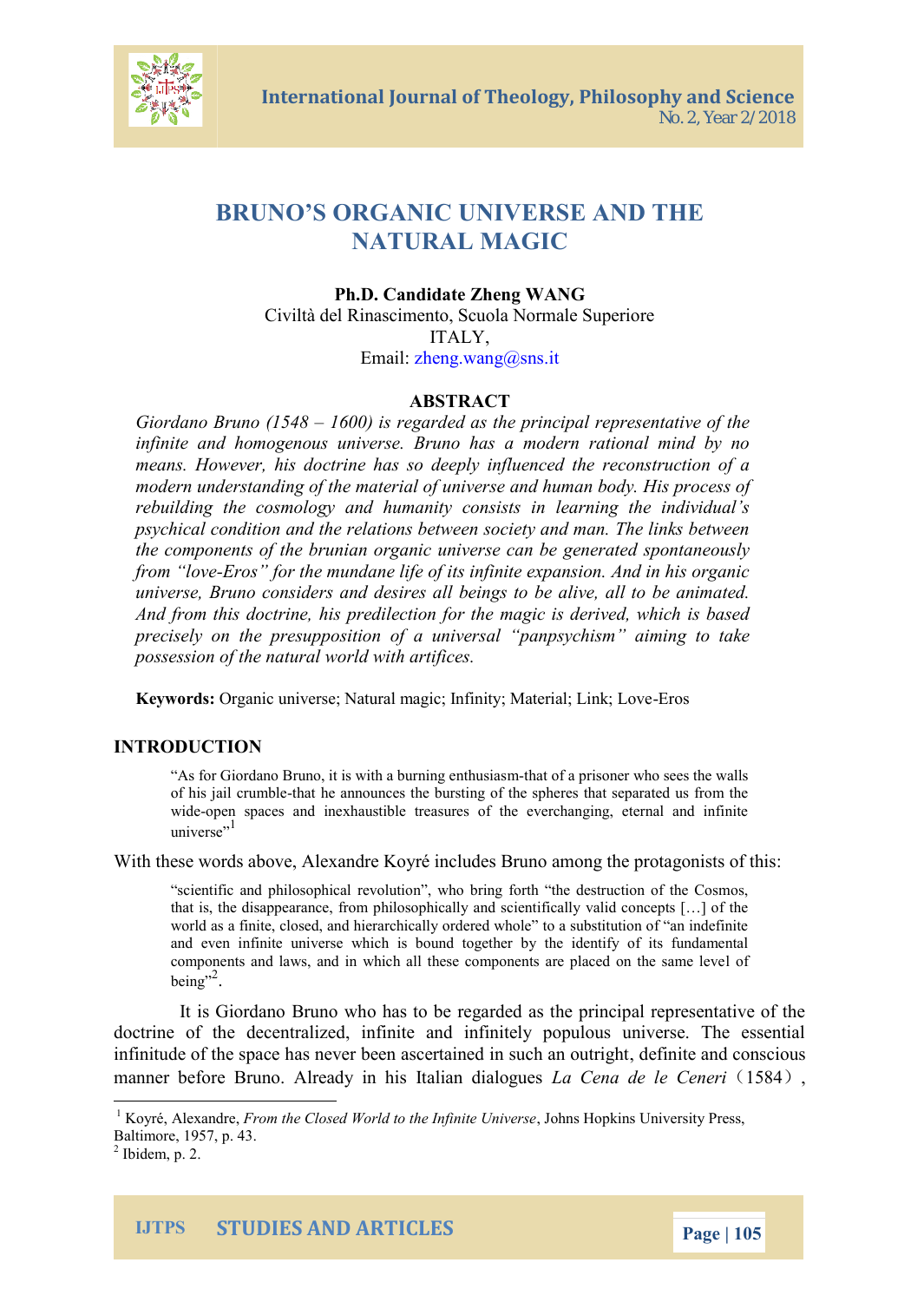

Bruno has acknowledged the drastic refutation of the classical Aristotelian and Ptolemaic doctrine which is against the idea of the motion of the earth. He proclaims that *"the world is infinite and that, therefore, there is no body in it to which it would pertain simpliciter to be in the centre, or on the center, or on the periphery, or between these two extremes"*<sup>3</sup> of the world, but only to be among other bodies. As for the world which has its cause and its origin in an infinite cause and an infinite principle, it must be infinitely infinite according to its corporeal necessity and its way of being. Bruno asserts:"*It is certain that… it will never be possible to find an even half-probable reason, why there should be a limit to this corporeal universe, and, consequently, why the stars, which are contained in its space, should be finite in number*".<sup>4</sup> At the same time, we notice that the new gospel of the cosmos is presented throughout the process of knowledge renewal that reformulated the Renaissance era. Across the two worlds - medieval theology and the great systems of the seventeenth century - Bruno, aiming to respond to the totality of man's experience, proposed a philosophy of nature. However, being different from Machiavelli's brute force with an infinite potential of "virtue", Bruno's potential is eradicated in the individual in the universe, and the legitimacy of power consists in consensus, rather than force. The driving mechanism is "*love-Eros*" among or between the intersubjective variations, namely, the reality of an organic universe. Therefore, the aim of politicians is to create, to identify and to guide the desires expelling from the nature of man - love. In addition to the reflection on ontology, this mechanism is endowed with a "praxis" dimension as well. In such an approach, the intrinsic mission/goal of a philosopher or a politician is to be an ancient magician. It is through this methodology that Bruno binds the approach of ancient magic together with the new organic cosmology.

### **1. REDEFINITION THE MATERIAL: MATERIAL IS UNIVERSE**

It will be comprehensible if we start from the perspective of the defense for the infinite universe, where Bruno assigns the word a value that clearly goes beyond the cosmological sphere to assume a more complex and deep metaphysical meaning.

From the physical standpoint, *"immense and infinite universe"* indicates *"the compost"* of the *"innumerable stars, planets, globes, suns and earths"<sup>5</sup>* that move in it, and concludes itself in the identity. Ontologically treated as an organic being, the universe is the unique infinite substance, based on which the innumerable accidents can generate.

In the same way, in this profound renewal knowledge, Bruno strives to constitute a philosophy that responds to the totality of man's experience. In this sense, his organismic cosmology leads to a new metaphysical vision and a moral reform. Furthermore, it requires a rethinking of all the essential principles, from the concept of God, to that of material and man. During the sixteenth century, as for the theory of the infinite universe, man could not conceive of the cosmos without a systematic recourse to the experience. Consequently, this concept remains essentially speculative. While modifying its cosmological perspective, science must justify itself in front of the theological tradition. Bruno does not escape this paradigm: since God is the infinite creative power, hence even the universe is the infinite effect of that infinite cause. If God is the internal architect of the infinite realities that constitute the universe, naturally, He manifests also the universe itself as in its totality and

<sup>3</sup> Bruno, Giordano, *La Cena de le Ceneri,* in *Opere Italiane*, Laterza, Bari, 2006, p. 73.

<sup>4</sup> Ibidem.

<sup>5</sup> Bruno, Giordano/ Ciliberto, Michele (ed.), *De l'infinito universo e mondi*, Filoteo: dialogo III, in *Dialoghi filosofici italiani*, Mondadori, Milano, 2000, p. 377.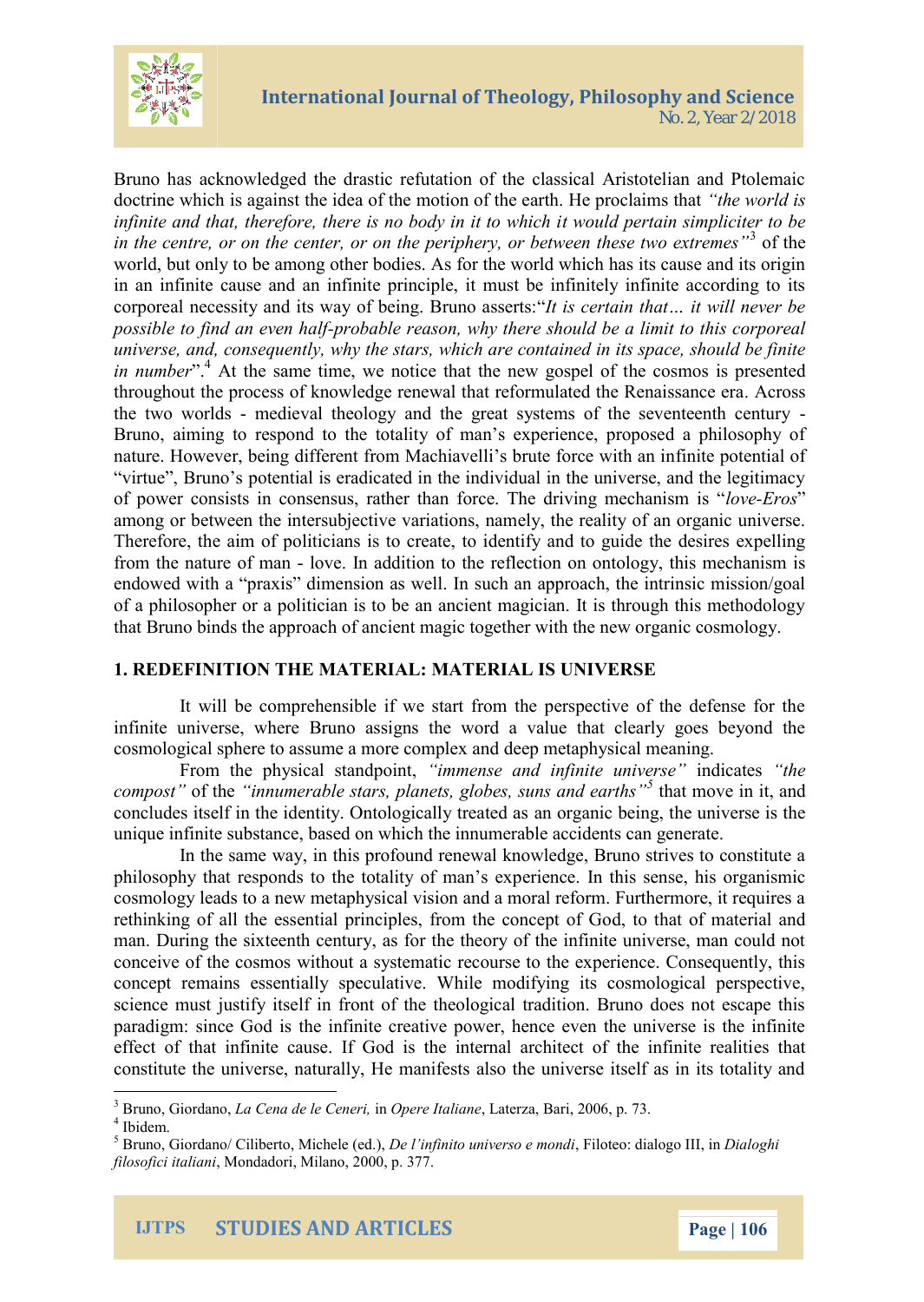

infinite creativity. From the theological view, God is *"Mens super omnia"(mind is above of all)*, which out of the universe and the reach of man's rational capacities; instead, from the view of reason, by constituting itself as the privileged object of philosophical discourse, God is *"Mens insita omnibus"(mind is present in all things)*, the immanent principle of the universe, therefore, accessible to man's *ratio*(reason). If in the universe everything is life and death is only the apparent, hence everything changes and *"nothing is annihilated"*<sup>6</sup> and everything takes its part in the universal and organic life. Therefore, on one side, God is manifested as the universal form, an intellect or soul that fills enlightens and moves everything; on the other side, as the material, God is the unchanging substrate and always present in the things. In short, the material and the form are the identical reality.

The concept of material appears radically changed: endowed with an intrinsic active principle and movement, the infinite creativity is dispersed everywhere. It is moved and animated by the vital forces and likes an immense living organism. Moreover, the material is not something separated from the form, as soul and corporeal are two the aspects of a single universal and infinite being which is called Nature, corresponding to the One-all doctrine of the Eleatic School.

Firstly, in the most famous vulgar Italian dialogues *De la causa, principio et Uno* (1584), absorbing and reworking on the ancient and medieval wisdoms, Bruno debates for his perspective of the organic universe, but represents it in the new significance.

The five dialogues of the work are specifically concerned of an ontological theme: the distinction between the concepts of cause and principle; that between form and material; the difference between corporal and incorporeal substance toward the motive of the One, in which Bruno integrated the elements of Heraclitus, Parmenides and Nicholas. It doesn't concern a question of the theological One, but rather of the One-universe when contrasted to the concrete beings, which represents the unity and multiplicity at the same time. The essential discovery of this operation depends on the new definition of material, which identifies itself with the infinite Life-material. Namely, it is absolutely the unique simplest and indifferent power, from which all things are derived and their conceptions will be developed and deepened.

Continuously, Bruno's original theory is improved in his Latin work *Lampas triginta statuarum*(1587). In *Lampas,* the strategy of writing is full of the mythological metaphors when he is revealing the doctrines of material, the problem of unity, the notions of substance, virtue and power, the themes of concord and contrariness: the thirty fantastic statues described by Bruno have a dual propose and function. Firstly, they are intended to constitute a practical support for storing the knowledge's data; and then they will illustrate the intimate connection with the ontological structure of the reality. Chaos, Orcus and Night are the three ineffable principles, which designate the various degrees of the natural order. The three metaphors also prefigure material's rich and fecund nature, which is conceived as a prolific "womb" from which will germinate innumerable individuals and worlds.

The Chaos assumes the connotations of the vital material, which can become anything from time to time. It is the Chaos's emblem that vicissitudinally they possess a potential to become everything; they are the fecund infinity and the distinctive traits of the universal material. The Orcus, the second ineffable principle, presents its features as the condition of demand and privation in which the material principle is found. However, for Bruno it is no longer treated as a limitation or a deficiency, on the contrary, it becomes the

<sup>6</sup> Bruno, Giordano/ Angrisani, Isa Guerrini (ed.), *Candelaio*, Rizzoli, Milano, 1976, p. 7.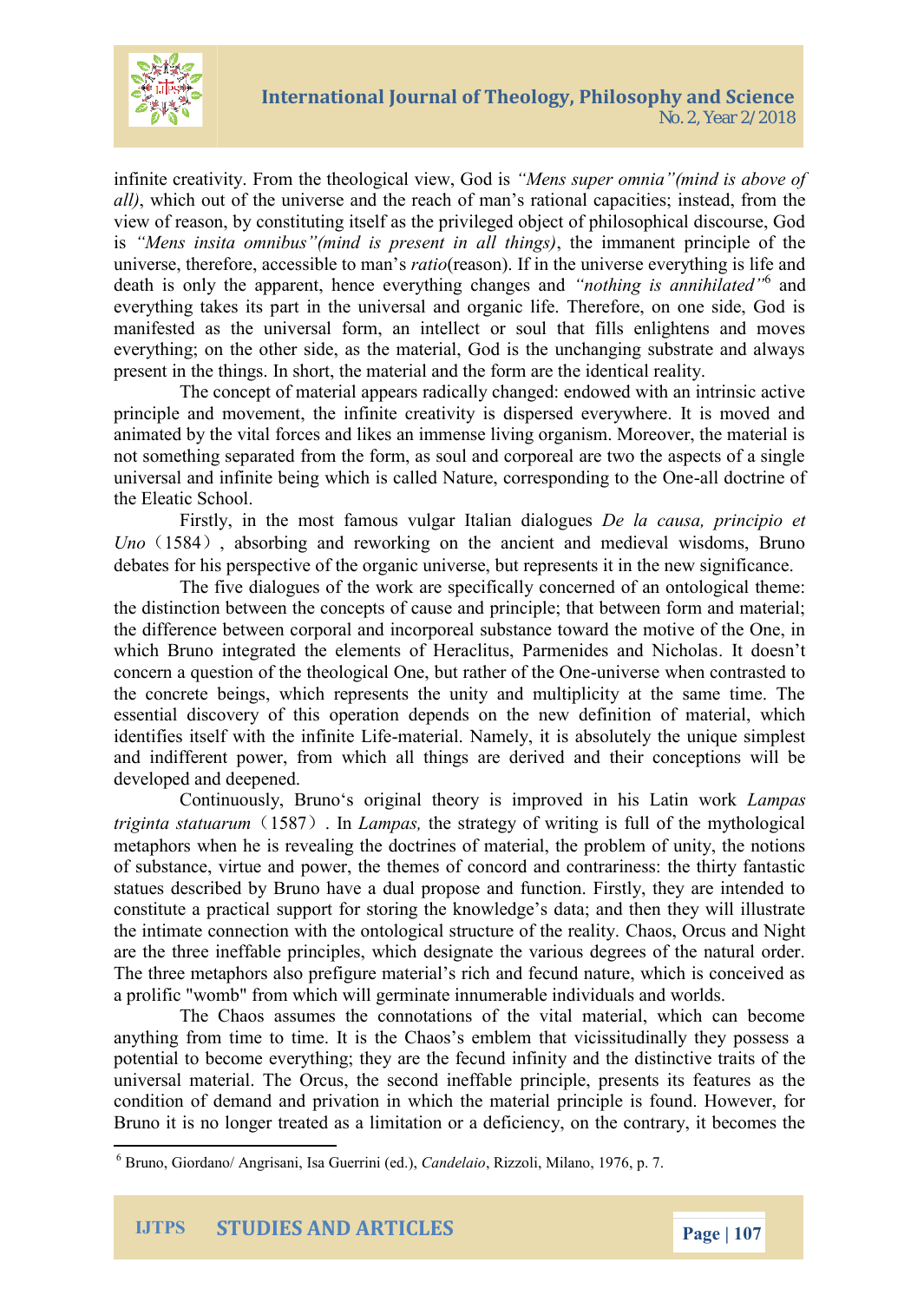conditions of vigor and fertility of universal mfaattehreialofin fa every vicissibudeuse it makes everything, as it is eager to potentiall be be ab ttle itself in everything.

The Night, the universal material reveals its own existe motion of the entities, through which it expresses itself in complex plurality of perspects viets e it obels roum esto speculatively the universal life in which the material is the immutable prin

In the light of his theory of the infinite and univers ontologically has the commens as and  $s$  destion yan  $B$  ruth o overturns the contraction over  $t$ ladder of Nature, which describes an immobile and hierarch transformed to a tie of vicissitudinal cycle, in which the a starting one. To heifs noeach in erelation tpram oincoleial oifn threite material

I let that the efficient of these things, called by you with a com artificial <sup>8</sup>things

During the medieval period, even though the sheory of almost ignored under the oppression of the rigid Christian indistinct but incessant clue among the most famous theolog to chas reo basis philosophy.

This doctrine elaborated by  $sS$  apm Amugnut sating eomin Gheinesis Litt., PL<sup>9</sup>, i3s4) connected to the Stoic and Mateicophi**as** one comporter on  $\mathbb{R}^n$ which detects a breeding ground that contains the germs of material. The acts that take oplace on the surface otential condition at  $\alpha$  in a potential condition and  $\alpha$ are perfected by expanding themselves in the successive d exterior effort. Also San Thom<sup>1</sup>as a  $\sinh t$ ,  $\sinh t$  10h 1a 8s) imilar h which identified him at the form. It exists in the material which germ of the complete form, and can be actuated only by an  $\overline{p}$  articular, Albertus Magnus<sup>1</sup> undeemlinesd.th at the desire pos indistindt paimitive form that reflects itself in many specific assumed as a particular form to witness the intimate perf different contexts, Bruno recuperates and develops sthese themes wor $D$ e umbris  $\ddot{v}$ de $\ddot{a}\&Q$ ;mand then in the m**aging as wheere is thene the trans of the maginal transmission** doctrine onficto the aits io integrated to the Anaxagoomenai**a im** pognenicsf th finally $D$  einvinculis  $\ddot{y}$ n150  $\theta$   $\dot{m}$ , eher returns to affirm the innate per material, wphies as be transfigured into all the things.

Therefore, the infinite ponentheoroiala oranna globe et  $\frac{1}{2}$  of the pack rum in The result in the infinite poperties of the canonical  $\frac{1}{2}$ divinity. In fact, Bruno observes that this immlinietresum fect i because the images and  $sgn$  utbacrompos seen an organic totality w

IJTPS STUDIES AND ARTICLES Page 0



 $^7$ BrunGiordaBhaos(sSiimoneStotaa ppa nEolnisea, b,eantoTairinnaNnizciole(tetsah)Lampas triginta statua, rum ompere Maghioche Monitian 2000,p.965.

 $8B$ run $\bigcirc$ iorda $D$ noe, la causa prin, cin $D$ iioaloetghuin  $b$ ilosofic $c$ 27i $\theta$ aliani

 $^9$ Augustine of Lahi<code>Gepo</code>esi, II: La Genesitità INLa Roloematae9 & pp. 24485.6

 $^{10}$ Thomas of ,AQ queinao Omnia SummaLDbMeingSeemtia ntia libri M,eanpaupchysicae Dominicum NicolinuBmo & og \$06t14.s,

 $11A$ lbertus M**@gnea**,O,nDneiapraedicampen-12933-46, Alberti-oMbar**gn**ise onli[ne\(http://albertusma](http://albertusmagnus.uwaterloo.ca/)gnus.uwaterloo.ca/).

 $^{12}$ Brun $\bm{\Theta}$ iorda $\bm{\Theta}$ no, Immenso eatbinhibuumserseu De Univecristo de from nantchios italian translation by GiovaGhinoiroGeennotiBeruino e il pensier\ofadleelçkEhnioems#co9i6ne.nto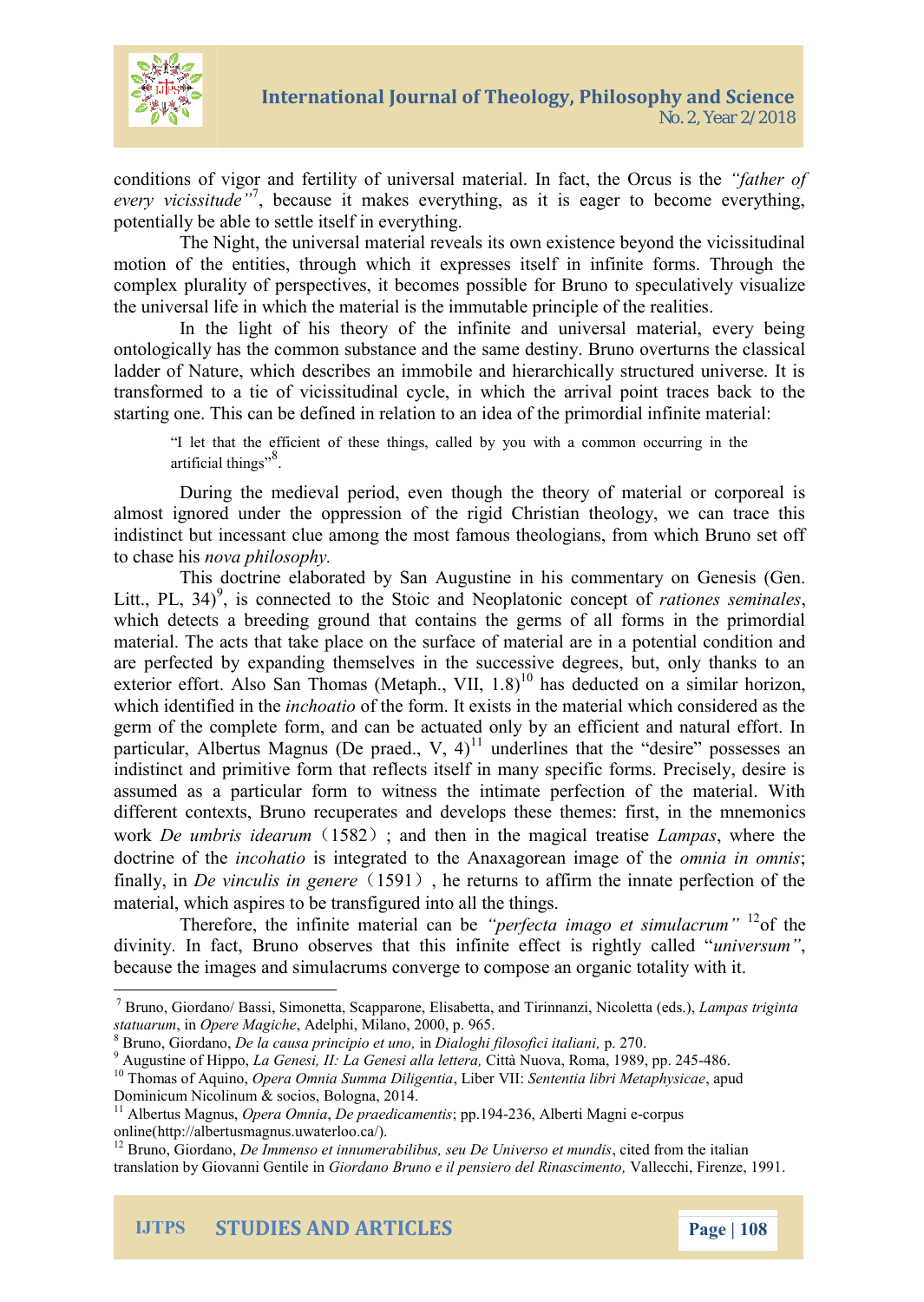

Based on this unity which represents the immanent foundation of the natural life, we can comprehend *"all the being"* owing to that afterward all the determinations manifest themselves *"in these sensitive bodies explicitly"<sup>13</sup>* .

## **2. MINIMUM COINCIDES MAXIMUM, INDEFINITUM IS INFINITUM**

Bruno's cosmology and ontology are deeply influenced by the dialectics of Nicholas of Cusa. Nicholas describes the One infinite being as the two complementary aspects, which sustains and innervates each finite accident. In Bruno's Italian work *Spaccio de la bestia trionfante*(1584), he established that *"the principle, the manners and the end; the birth, the increase and the perfection of what we see, is from contraries to contraries, is neither contraries, nor contraries*<sup>"14</sup>, the "Cardinal of Cusa" is firstly considered as "*that*" *philosopher who is known by the reason on 'coincidence of contraries'"*<sup>15</sup>, and then explicitly mentioned:

"that his divine principle of commensuration and coincidence of the maximal and minimal figure; namely, one who recalls the minimal number and another who recalls the maximal number of the angles<sup>",16</sup>.

By referring to chapter fifteen of the first book of *De docta ignorantia* (1440), Bruno, in a particular manner, lauds the *"contemplation of the equality that exists between the maximum and minimum, between the external et internal"*<sup>17</sup> . In the initial chapters of the work, Nicholas theorizes that the absolute maximum must be also in relation to the smallness as well as to the greatness; since as the truly maximum, it is necessary that God would be also *"of which there is nothing smaller. And since the maximum is revealed by the same way, it is clear that the minimum coincides with the maximum"*<sup>18</sup>: Nicholas continues *"the maximum quantity is maximally great, the minimum quantity is maximally small"*<sup>19</sup> . Excluding the big and the small, he disconnects the maximum and the minimum from the quantity with an effort of the mind: then you can clearly see that the maximum and the minimum coincide with each other. In fact, the maximum is superlative, so is the minimum. Therefore, the absolute quantity is neither the maximum nor the minimum, since in it the minimum and the maximum coincide with each other mutually. Extending the reasoning from the scope of quantity to any kind of determination, Nicholas concludes that:

"the absolute maximum is absolutely above of any opposition. And since the absolute maximum can absolutely become all the things that can be and without any opposition. Therefore, the minimum coincides with the maximum, it is also above all affirmation and negation".<sup>20</sup>.

The transform from the absolute maximum and contractive unity to the "one being", that is, the coincidence between the maximum and the minimum, conveys a new meaning to the motive of the contraries. The two extreme poles directly connect to the idea of the One-

<sup>13</sup> Bruno, *De la causa,* in *Dialoghi filosofici italiani*, p. 284.

<sup>14</sup> Ibidem., *Spaccio de la bestia trionfante,* p. 482.

<sup>15</sup> Ibidem. p. 634.

<sup>16</sup> Ibidem. p. 616.

<sup>&</sup>lt;sup>17</sup> Ibidem.

<sup>18</sup> Nicolas of Cusa/ Graziella Federici Vescovini(ed.), *La dotta ignoranza,* Città Nuova, Roma, 1991, p. 51.

<sup>&</sup>lt;sup>19</sup> Ibidem.

<sup>20</sup> Ibidem. p. 59.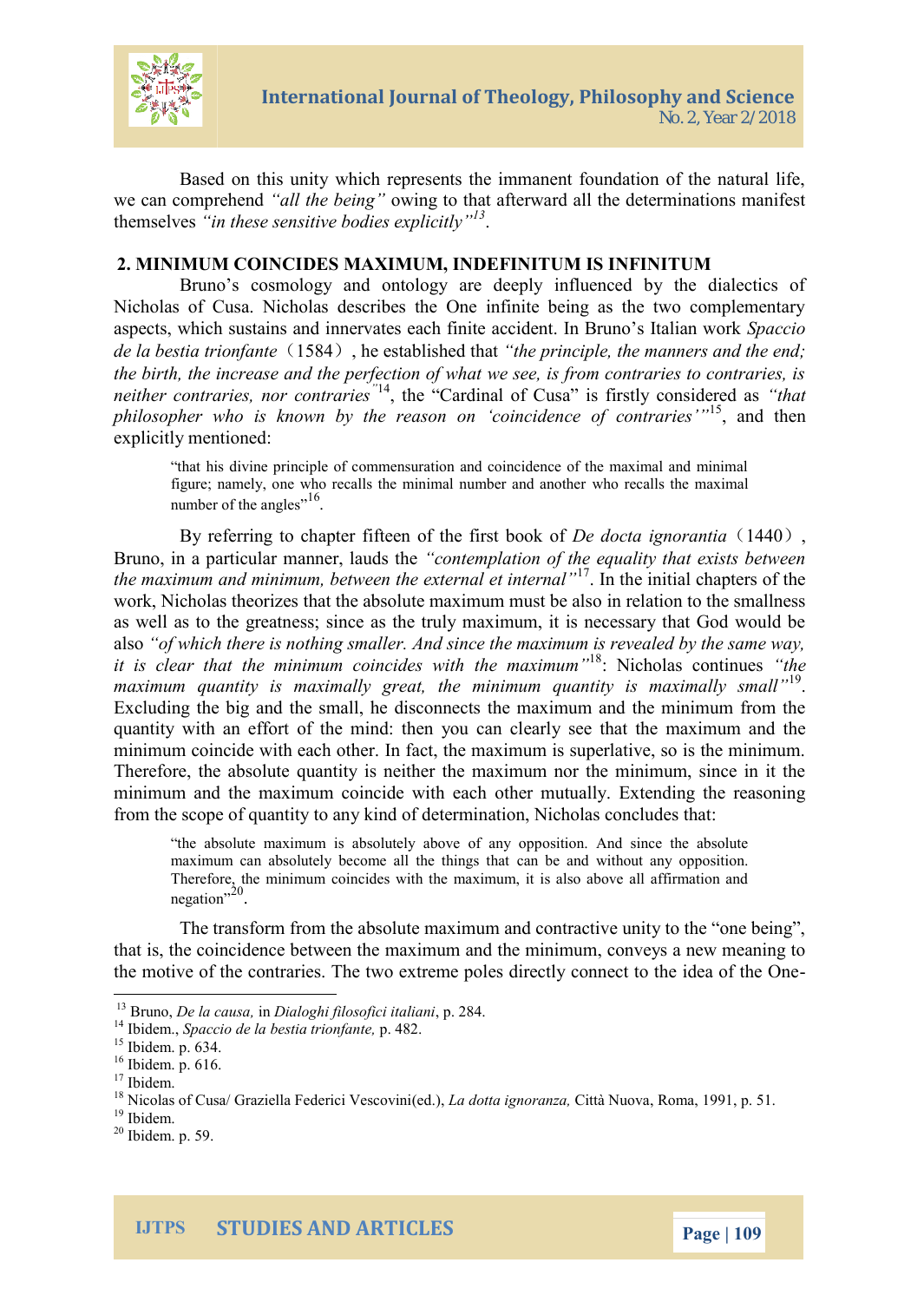

all, which represents the foundation and origin of natural life. Generally speaking, *"the contraries are turned into one and indifferent"*.

# **3. THE CONSERVATIVE ASPECT OF NICHOLAS: INDEFINITE DOES NOT EQUAL INFINITE**

However, in fact, Nicholas observes that *"absolute maximum"* is *"the infinity in the negative sense, because it can only be realized in its full potential*<sup>121</sup>; while the universe embracing *"all the things that are not God, cannot be infinite in a negative sense, even if it is* without ends and is infinite in a privative sense<sup>"22</sup>.

Consequently, his infinite universe must be understood exclusively in senses of its temporal and spatial dimensions, unlike the brunian complete without setting the preconditions, namely, a perfect and absolute realization. Furthermore, the existence of the universe represents a "decline" when compared with the demand of an intervention from the third maximum, which is contracted and absolute simultaneously. Obviously the third maximum - Christ, introduced by Nicolas, can redeem the universe's dispersion and then bring it back to the extreme divine origin.

On one hand, Nicholas overcomes the vision of a limited universe, which is "very perfect in sense of the order of the nature" and "[precedes] all the things in order that anything can be in anything"; on the other hand, through the distinction between *infinitum* and *indefinitum*, he emphasizes the ontological subordination of the universe to the God. The nature of universe is weakened with respect to the third maximum which is identified as Christ, who perfectly realizes the nature of man as a "microcosm" and takes role of the intermediator between the "intellectual nature and the sensitive nature", in other words, the third maximum contains "all the universes" in himself. $^{23}$ 

Therefore, between God and the universe, Nicolas introduced Christ and treats him as a perfect contract and absolute union which summarizes the true God and true man. Christ is endowed with the whole creation and related directly to the absoluteness of the Father.

Bruno criticizes this profound contradiction in Nicolas' doctrine mainly from two perspectives: firstly, Bruno insists a radical rejection of the mediation between creator and creature which is incarnated by Christ. Bruno uses the metaphor of the centaur *Chirone* to describe Christ: "man is inserted to beast", "beast is stuck to man", "in which a person consists of two natures and two substances concurrent in a hypostatic union<sup> $24$ </sup>; secondly, the necessity of identifying a mediation between God and the universe is disrupted. The transformation of such a role from the "*filium dei unigenitum*" (the only child of God) to a "*explicatio*" (explication, namely the reality of Universe), the relationship of generation and equality that Nicolas has established between God and Son is transposed. The universe does not indicate the dispersion or decline anymore, but rather a full and complete expression of the infinite divine power. As a result, the process of Salvation is no longer needed.

Bruno is convinced that attributing infinity to the universe is the nuclear of the new configuration of the relationship between God and the universe; in this perspective, the former ends up representing the inexhaustibly productive source of the latter. Escaping from the Creator's transcendence and alterity with respect to the creation, an infinite cause and its

<sup>21</sup> Ibidem. p. 107.

 $22$  Ibidem.

 $23$  Ibidem. pp. 165-6.

<sup>24</sup> Bruno, *Spaccio,* in *Dialoghi filosofici italiani*, pp. 664-5.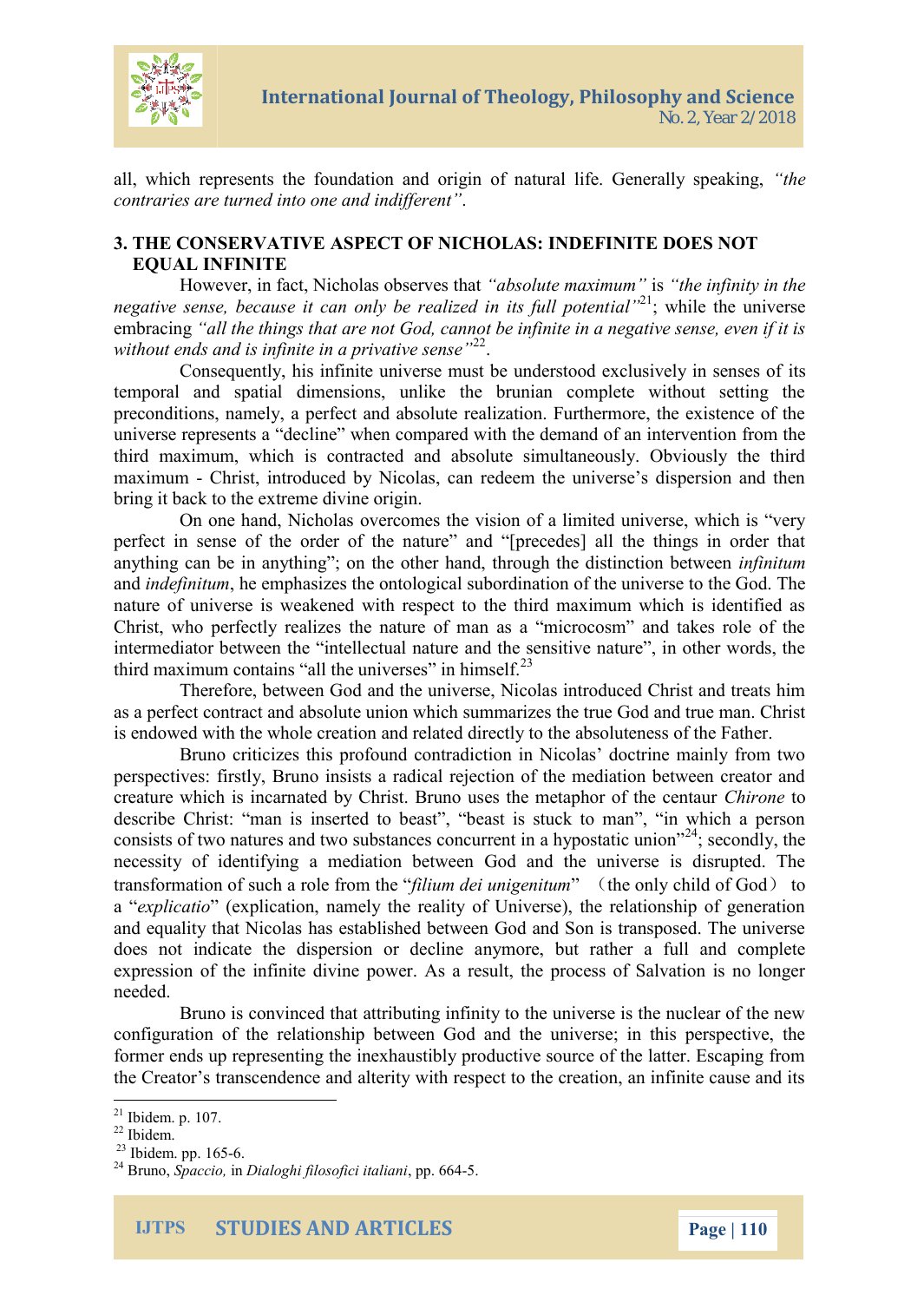

corresponding effect characterize the internal excellence and deprive Nicolas' attempt of redemption. The nature of ultimate foundation is an essential unity, in which everything in the universe exists in the plurality. That is already included in its own perfect identity.

In this sense, Bruno's God is *"simple and indivisible"*, but in such a way, God can *"be for everything, be in everything"*<sup>25</sup>; moreover, it is precisely because *"simplicity"* is redefined by introducing the necessity to differ one its own from another, and according to the *"simple divinity"* which is *"found in all things"*, the *"the nature of fecundity, conservative mother of the universe is projected on different subjects and distributed in different names, individuals in the nature are able to interact with one another ."*<sup>26</sup>

In short, Bruno's conception of God and his simplicity reconfigures the relationship with a universe that is rooted in its own plenitude divine nature. As clarified in the *De gl'heroici furori*(1585), the *"monad which is the divinity"* and *"this monad which is the nature, the universe, the world"*<sup>27</sup>, which represents the *"geniture"*, are projected as two aspects of the same *"organism*", *"and destined in the generated and being generated, or being produced and produced"*<sup>28</sup> .

### **4. THE SOURCES OF MAGIC FROM FICINO AND AGRIPPA**

Bruno, compared with Galilei Galileo, is not a very good scientist. As a matter of fact, Bruno's universe-view is vitalistic, magical. His planets in the universe are animated beings that move freely in the space of their own as assumed by magicians or of astrologers. In the field of Magic praxis, in order to study the artifices and consensus of *love-Eros*, Bruno firstly reads the Neoplatonism works of Marsilio Ficino with great attention, particularly the following two of his works: *Theologia Platonica*(1482)and *De vita coelitus comparanda*(1489)*.*

Commenting on Plato's *Convivium*, Ficino underlines the remarkable diffusive force of the *Eros daemon*, who is capable of tying the three levels of natural things, *"superior, inferior, equal*<sup>29</sup>. With this modality, in order to realize the communication between man and God, Ficino eliminates the disproportion between finite and infinite. Superior and inferior realities are linked by a dependent relationship, as the former are "causes" of the latter, and the latter is "effect" of the former; the same things are joined together by sharing of the same nature. The action of *love-Eros* as a cosmic "*vinculum*" (link), which is emphasized ontologically in the cosmos by Ficino, is properly inserted into this network. That God reaches the corporeal characterizes the descending phase of the movement and the opposite direction are represented by the process that the corporeal traces back to the Creator. Simultaneously, involving the entities united by a similar level of beings, the love of the superior things towards the inferior one is realized by governing and controlling power of God to the angels, souls and bodies. The inferiors' love for the superiors consists in the desire which drives the souls: once being integrated into the corporeal nature, the necessity of the blessedness of the celestial realities is desired. In consequence, the celestial realities will venerate the divine majesty. *"The love on the intra-level coincides with the spontaneous*

<sup>25</sup> Ibidem., *De la causa*, p. 80.

<sup>26</sup> Ibidem., *Spaccio,* p. 634.

<sup>27</sup> Ibidem., *De gl'heroici furori,* p. 921.

<sup>28</sup> Ibidem.

<sup>29</sup> Ficino, Marsilio/ Pierre Laurens (ed.), *Commentaire sur le Banquet de Platon, De l'amour,* Belles Lettres, Paris, 2002, p. 53.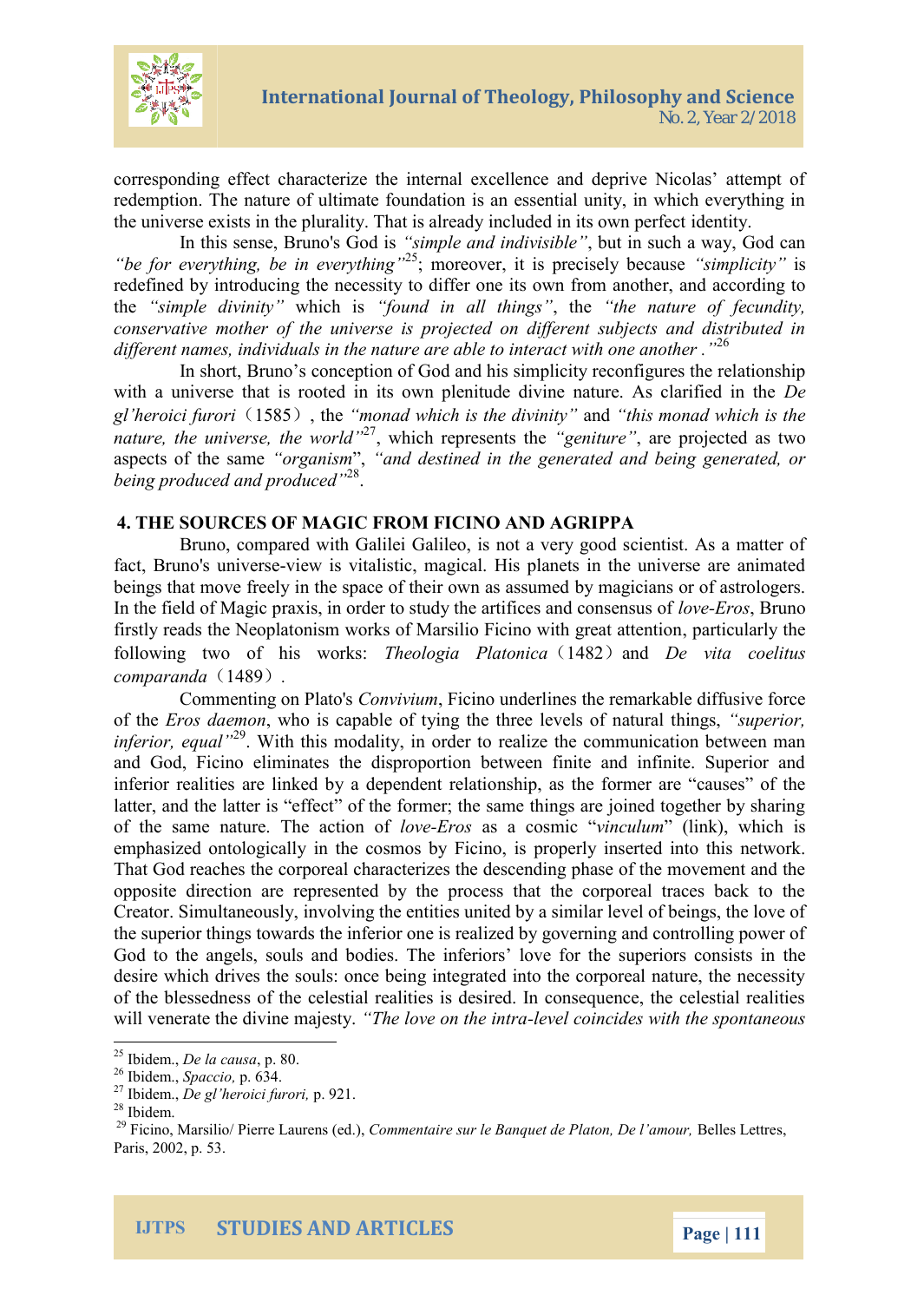

*tendency - the desire for a mutual unification among the same entities, just as the sensual desire among the same species"*. 30

From such a perspective, the meeting point between those who wield power and those who yield it finds a place of compensation and equilibrium – the so-called consensus. From ficinian Neoplatonism magic, Bruno is conscious of that an organic universe or society does not root its decisions so much on force and violence.

Rather, the point is that man's desire is of a connective nature, it seeks union. Thus, the corporeal erotic is a primarily foundation being able to accept both instinctual elements and ethereal and mystical contemplations. In the context of magic, the ontological term material is transferred into corporeal intentionally by Bruno, namely the senses and bodies become the basic studies of the art of consensus. At this critical turning-point, Bruno assumes a separate theoretical direction different from Ficino. Bruno contrasts Ficino's position about the communication between man and God. In *Theologia Platonica*, where the soul, *"third essence or intermediate essence"*<sup>31</sup>, is confirmed by Ficino as a *"vinculum of the whole nature"*. The third essence possesses the "*vires*" (capacities) of all the beings and therefore is "*vinculi fons*" (the source of the *vinculum)*, whose eternal, indivisible and indissoluble nature ensures the self-existence of the universe.

Although having some variations in *De magia naturali*(1590) and *De vinculis in genere*(1591), Bruno also makes the reference to the same "ladder" metaphor of the being. However, instead of on the *Eros daemons*, or third invisible essence, Bruno pays his attention directly on man, as a subject privileged of the magic praxis: "the men" - as written at the beginning of *De vinculis in genere*- *"connect or subordinate to the vinculums or are themselves vinculums or conditions of the vinculums"* 32

As a matter of fact, the classical ladder among the beings is not a connection, but separation. The loving connection identified by Bruno, on the basis of a unique principle, connects the homogeneous components. The world, then, is configured as One order, as a complex but well-organized structure. By this way, in *De magia naturali*, Bruno acquires a profound meaning and returns to the theme of the link of *love-Eros*, which then becomes the principal argument of *De vinculis in genere*. Both of the two magical works further highlight the two main elements which has been already presented in the mnemonic work *Sigillus*  $sigillorum(1583)$ : the *love-Eros*, by which we can reign the magic; the magic, which allows the complete and global vision of the natural world, and at the same time sheds light on the new discovery of the corporeal infinity.

Another author who is always present in Bruno's magical works is Cornelius Agrippa, who leaves a *summa* of the Renaissance magic - *De occulta philosophia*(1533) which was widely diffused during the sixteenth century.

Though the chapters' structure of *De occulta philosophia* is constantly imitated by Bruno, this does not indicate that the doctrine is faithfully reproduced. By some significant modifications, Bruno detaches himself radically from Agrippa's original ideas: first of all, on the crucial theme of the life and the universal animation, Agrippa states that it would be absurd for the beings such as worms and flies to be alive and animated indifferently as like the noblest body in the universe. When following the pace of *De occulta philosophia*, Bruno raises a question of a different order: comparing to the single corpuscles, the universe

<sup>30</sup> Ibidem.

<sup>31</sup> Ibidem. p. 13.

<sup>32</sup> Bruno, *Opere Magiche*, p. 47.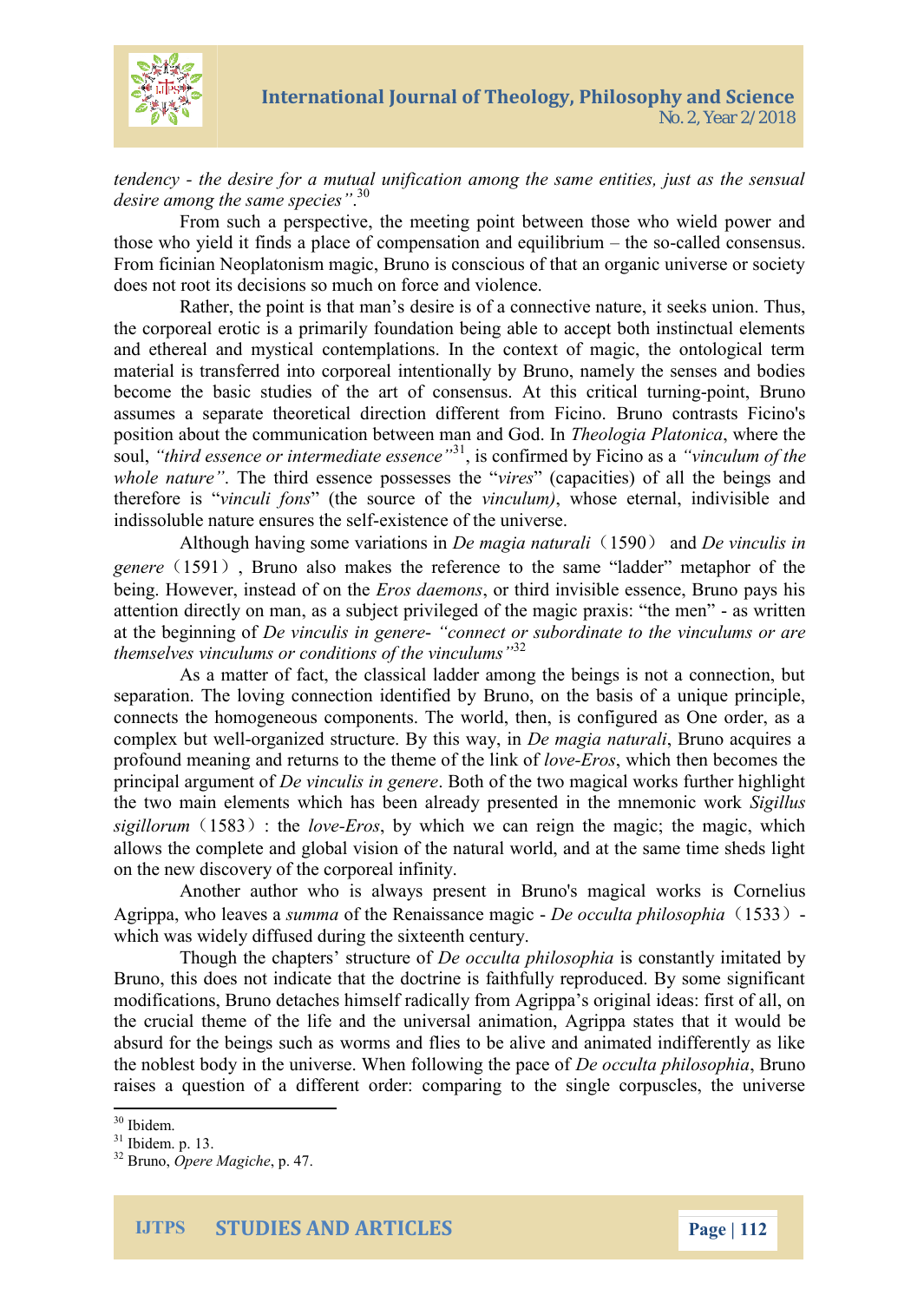

doesn't contain much superiority. Moreover, it is the individual components that determine the animation and vitality of the cosmos, the soil and the water, because this *womb* will *"generate, enliven and raise plants and animals"*<sup>33</sup>. Secondly, with regard to a training of the *solitude* as indispensable for obtaining intellectual purity, Bruno makes reference to the chapter fifty-three of the third book of *De occulta philosophia* in which it is shown how to prepare to receive an oracle; but this direction is not consistent with Agrippa's theoretical foundation in which the transcendental vaticination and the divine selection are integrated. As already asserted in the *Sigillus sigillorum*, for Bruno the *solitude* and interior recollection are constitutive; anyway, each form of magical operation does not derive from a possession of the agent from a superior being.

### **5. THE ESTABLISHMENT OF NATURAL MAGIC**

Differently from the Renaissance pioneers of magicians, Bruno sets an explicit aim for the domain of application of his natural magic, namely, from the natural universe to the civil humanity.

We should remember that already in *Spaccio de la bestia trionfante*, by placing a eulogy of the Egyptian magic and the ancient magicians, Bruno has criticized this poison of Christian religion. Within this scenario, based on the operative element, the appeal for the magic offers Bruno an effective approach to the divine: *"[corpuscles] climb to the top of the divinity with the magical and divine rites for the same ladder of nature, therefore, the divinity descends to the minimal things for the communication with its own"*<sup>34</sup> .

The emancipation of natural dimension is also based on the explosion of the *material,* always being the crucial foundation of the whole system of Bruno: through the metaphor of mirror, he explains how each fragment of natural reality represents the divinity, wherever it is located:

"The spirit then [...] as to its particular and individual being, intend and intends that it produces again as the number of the forms and types - fragments of the mirror as many as the entire mirrors - result from a huge general mirror, which is a life, and represents an image and a form by division and multiplication of sub-level parts<sup>35</sup>.

As illustrated above, it is precisely in this step that the connection between the Latin works published by Bruno in 1582-83 and the Italian dialogues is separated from each other: that theory in *Sigillus sigillorum* is considered as a manifestation, and achievable measure then becomes the object of the research and reconstruction, that is, the unity of the life of all the things, one single light in all the things, one sole goodness, the unity of the sense; *love-Eros,* as a bridge*,* enables the textures of the infinite reality to be reorganized, but always in a non-definitive way, the infinite Life-material is in all, it is all, all can be done and the magician uses the arts to know and to operate the natural world, that is further understood as a great and powerful method of mediation.

Thus, abandoning the traditional treatment for divine being, Bruno concentrates on those *vinculums* that enable the natural magic to operate directly on civil creatures. This secular praxis is achieved by the influence and the guide to the individuals' interior activities. According to Bruno, the necessary components of each magical intervention

<sup>33</sup> Ibidem., *De magia mathematica*, p. 23.

<sup>34</sup> Bruno, *Spaccio,* in *Dialoghi filosofici italiani*, p. 632.

<sup>35</sup> Firpo, Luigi/ Quaglioni, Diego (ed.), *Il Processo di Giordano Bruno*, Salerno Editrice S.r.l., Roma, 1993, p. 301.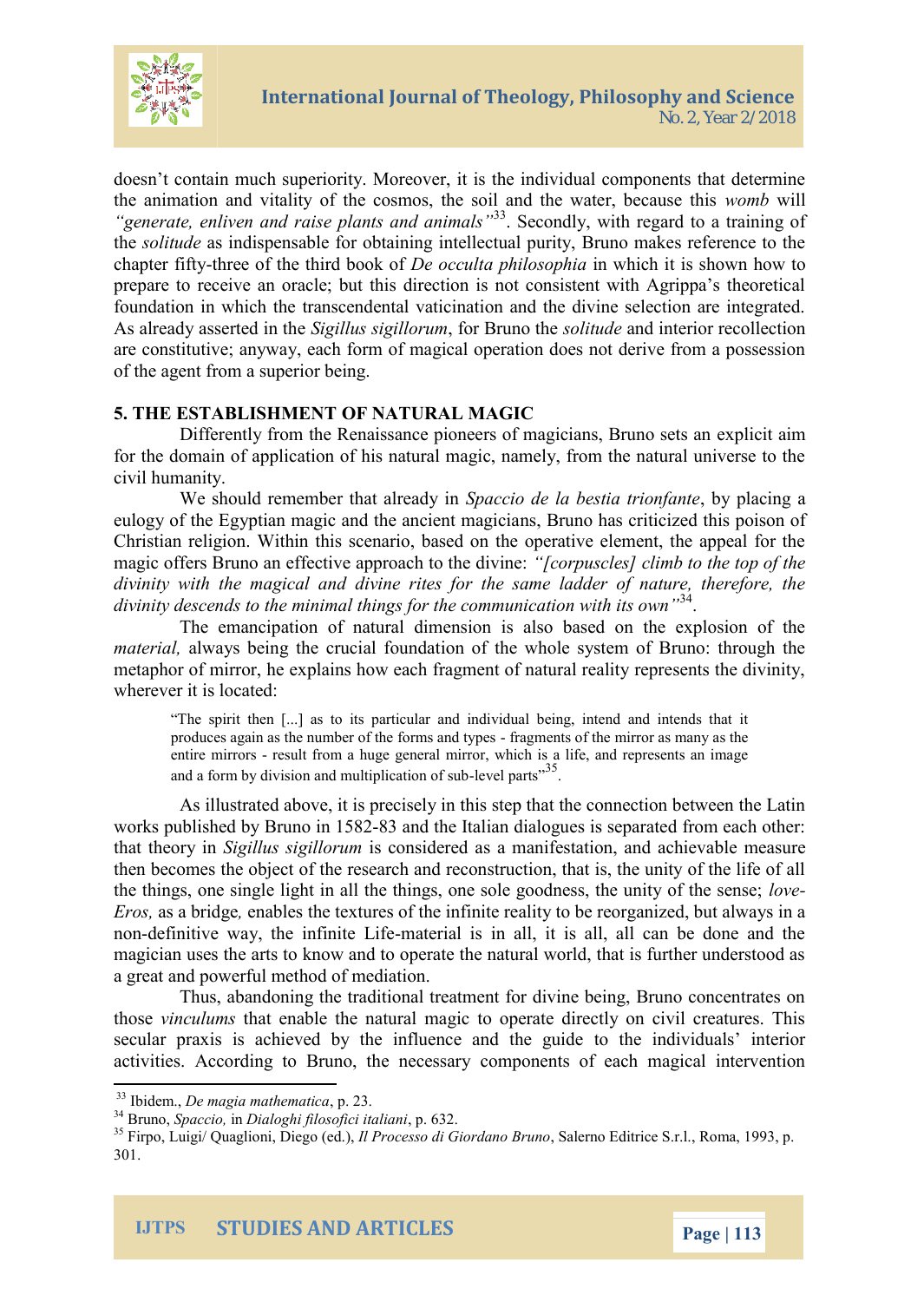

consist in three crucial factors: *"active power in the agent; passive power or disposition in* the basis in which the action occurs [...]; finally, appropriate application<sup>136</sup>. To effectively interact with these three components, we must operate at the level of the reality which is characterized by a constitutive way of its own movement and difference. Since the magician's praxis does not require a series of rigid precepts, rules or rites, once established, it could simply be put in effect; but the demands for a deeper knowledge of the Nature, in specific terms, according to the effective definition by the *De vinculis in genere*, that is, its rhythms and its principles, a *"universal theory of things"*, are still needed. Accompanied by an ultimate ability to distinguish and to evaluate the natural principles over and over again, the *praxis* has to include the most appropriate strategies for the establishment of the relationship between "agent" and "material". In the universe, single being does not carry *per se* an absolute and stable character; however, the magician, through acknowledging the always changing relation between "agent" and "material", is able to acquire a relative value of such relationship.

Therefore, the magic operator must be conscious of that *"neither anything is proper passive, nor active with respect to any other"*<sup>37</sup>. Trying to achieve a peculiar form of correspondence, according to the principle of Aristotelian inspiration – *"action of the actives on the well-disposed passive"*<sup>38</sup>, finally the magical attempt can achieve a peculiar form of correspondence. As a result, a secular magician must acquire an adequate knowledge of Nature, and be enriched by the endowments of "far-sightedness" and "precocious reflection". Through establishing *"in advance the moment for conducting the link"* and seizing *"the favorable occasion with the maximum speed"*<sup>39</sup>, the magician can control the appropriate links.

### **6. BRUNO'S POLITICAL PRAXIS: THE PATTERN OF A NEW SOCIETY**

Bruno's magical praxis is far from the traditional physiognomy of the "ritual" and enchantment. Rather, it is based on the study of those psychical and passionate conditioning forms, which is capable of generating an integrated participation of the individual. It will be up to Sigmund Freud after several centuries in his famous work on mass psychology and analysis of the ego in 1921 in which he studied the same psychological phenomenon and the relation between the individual and the power seen from both of individuals and the masses.

Through an ontological scenario defined by the continuous metamorphosis of the material in his works on magics, Bruno pursues the man's potential interacted with the natural rhythms and he is completely immersed in the significant political implications via a magical art. Developing the connection between magical praxis and artifices of convincing the human minds, the magician who intends to become a cautious politician has transfigured into an *"animorum venator"* (mind's hunter) in *De vinculis in genere*. The role of a magician is described in the act of seducing the citizens through an instrument of persuasion, which leads the passions and inclinations in order to finally drive them towards the direction of One organic life.

Practically, the art of rhetoric maintains a privileged relationship not only with political praxis, but also with the magic one, alike Aristotle's partial opinion. Usually, orator and *vinciens*(connector) both share the consideration of what is proper to themselves and

<sup>36</sup> Bruno, *De magia naturali* in *Opere Magiche*, pp. 251-3.

<sup>&</sup>lt;sup>37</sup> Ibidem. p. 253.

<sup>38</sup> Ibidem.

<sup>39</sup> Ibidem., *De vinculis*, p. 447.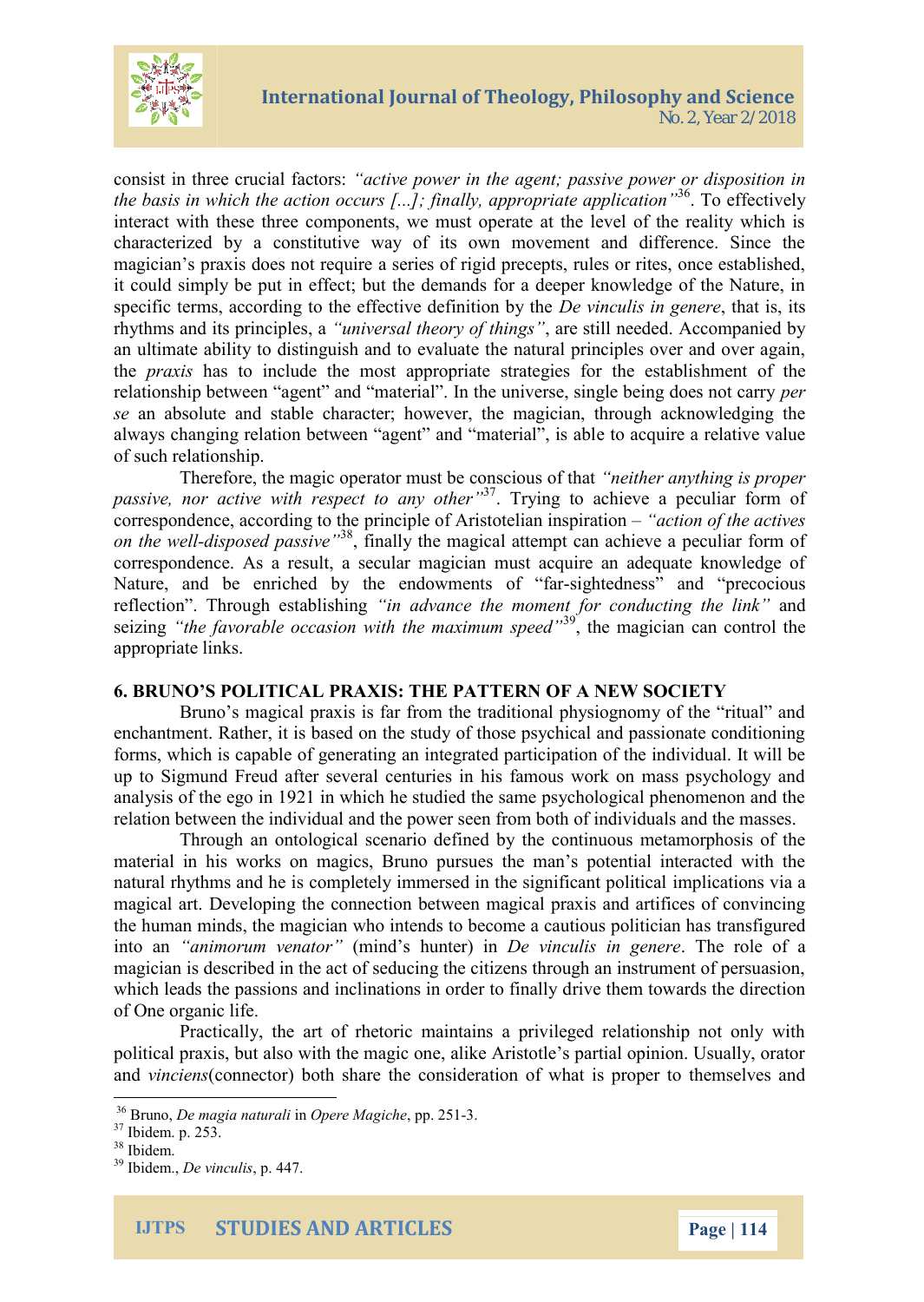

what *"be pleasant to those who must be enchanted and tied, evaluating their customs, their status, their characters (la sua complessione), their habits"*<sup>40</sup>. In the *"civil conversation"*, there is no effective link without affective involvement of both subjects in the relationship, that is, *"if (s)he who is linked is not in turn subjected to the tie, it is not possible to link with oneself"; analogically (s)he has to talk about the orator that "the passion cannot be aroused without passion."*<sup>41</sup> .

Therefore, obviously the passion and desire for the Bruno's organic universe can be generated from *love-Eros* for the mundane life of its infinite expansion. And in his organic universe, Bruno considers and desires all beings to be alive, all to be animated. And from this doctrine, his predilection for the magic is derived, which is based precisely on the presupposition of a universal panpsychism aiming to take possession of the natural world with artifices, just like a lover casts a magic net with gestures, words, services and gifts around the object-subject of his love. Similarly, a "society's magician" casts the net of his fantastic vision over the world in order to capture his "prey" by means of his consent.

From this perspective, the art of politics acquires a profoundly new meaning. By entering directly into the interior dynamics, the politicians are able to influence the behaviors of the masses. Therefore, neither force nor destructive violence could drive man's passions. On the contrary, the relationships between men are organized by a new form of obligation which introduces force and power from the knowledge and application of the principles that are subjected to the continuous flow of the nature. A hierarchal division is transfigured into a consensual relationship among the components of the magical-political praxis.

The brunian citizen is a lover to be raped and tied. Bruno defines this chain of operations *"vincolare"* (to win). His *"condispositio"* and new *"ratio"* (reason) give the generic name to ties, that is *"vincula"*. 42

### **CONCLUSION**

I regret to claim, Bruno has a modern rational mind by no means. However, his conception of the organismal universe and society is so powerful and so prophetic, so reasonable and so poetic that we cannot but admire it and him. And his thoughts deeply influenced modern politics and philosophy. In fact, nowadays many historians and intellectuals consider that his works on magic are intelligent and offer political insights for understanding the behavior patterns in the contemporary social life. Thus, we must admit Bruno's importance in the history of the human mind.

#### **BIBLIOGRAPHY:**

- **[1]** Koyré, Alexandre, *From the Closed World to the Infinite Universe*, Johns Hopkins University Press, Baltimore, 1957.
- **[2]** Bruno, Giordano, *Opere Italiane*, Laterza, Roma and Bari, 2006.
- **[3]** Bruno, Giordano/ Ciliberto, Michele (ed.), *Dialoghi Filosofici Italiani*, Mondadori, Milano, 2000.
- **[4]** Bruno, Giordano/ Angrisani, Isa Guerrini (ed.), *Candelaio*, Rizzoli, Milano, 1976
- **[5]** Bruno, Giordano/ Bassi, Simonetta, Scapparone, Elisabetta, and Tirinnanzi, Nicoletta (eds.), *Opere Magiche*, Adelphi, Milano, 2000.

<sup>40</sup> Ibidem., *De magia naturali*, p. 269.

<sup>41</sup> Ibidem., *De vinculis*, p. 487.

<sup>42</sup> Ibidem., *De vinculis*, p. 497.